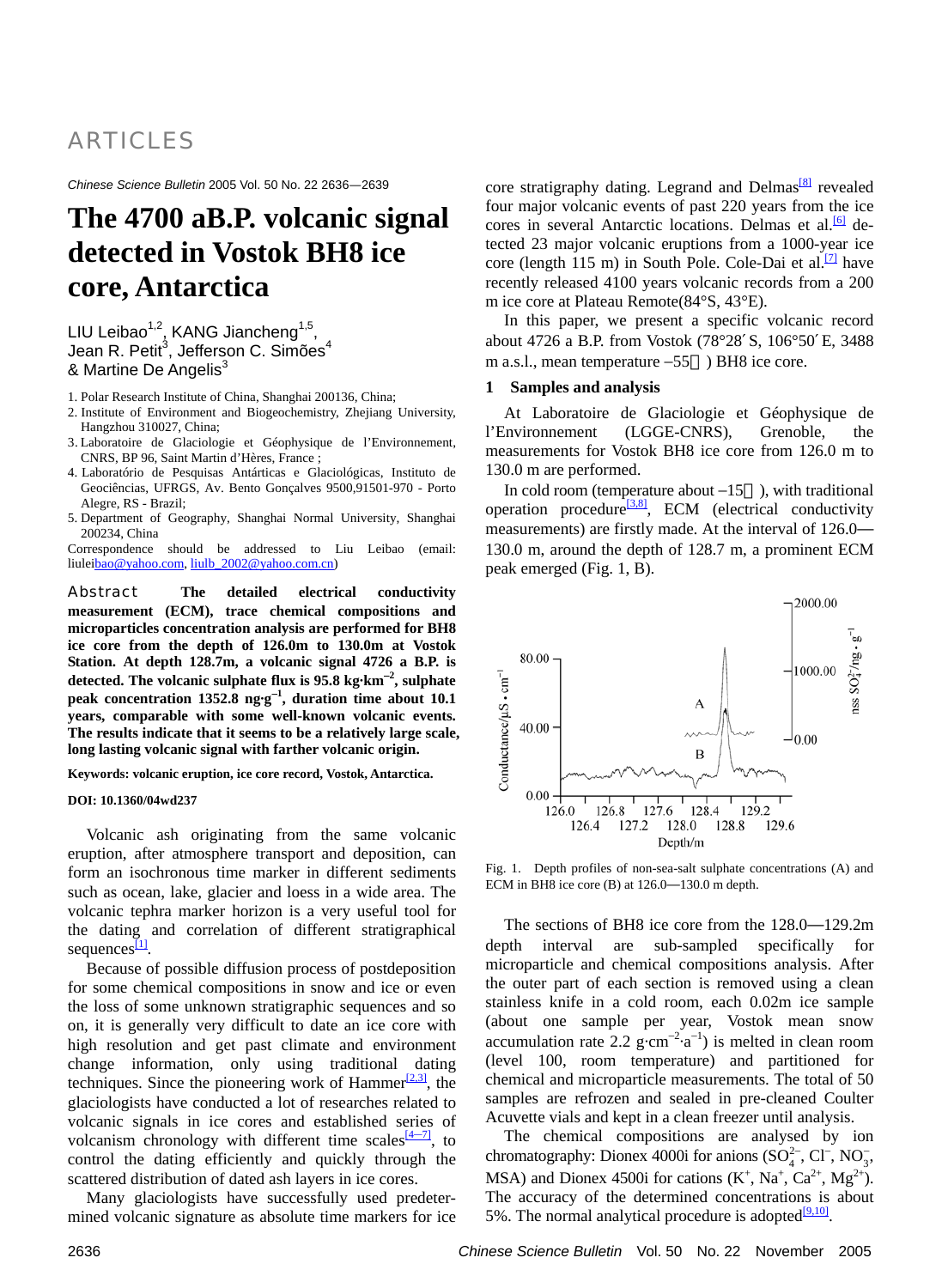ARTICLES

Microparticle counting is determined by Coulter Multisizer II with a 50 um orifice, and particle distribution in 256 channels from 0.68 to 20.95  $\mu$ m in diameter<sup>[\[11\]](#page-3-0)</sup>. The background value of u ltrapure water blank shows 400 700 particles per mL.

### **ssion 2 Results and discu**

#### 2.1 Ice core dating

BH8 ice core was drilled in 1996 austral summer, 300 m distant from core  $5G^{12}$ . Based on the principle that the same stratigraphy layer in the same area is isochronous, the dating of the analysed section of BH8 ice core is performed according to the Vostok glaciological timescale GT4(Glaciological Timescale)<sup>[13]</sup>, which is adapted from the Extended Glaciological Timescale (EGT) of Jouzel et al. $\frac{114}{4}$ . It should be specially noted that deuterium contents of Vostok ice core are measured at the interval of 1m ice increments $\frac{13,14}{2}$ . Under the assumption of uniform snow accumulation rate on every 1m long ice core in central Antarctica, the dating of the ice core is performed through extrapolation. The ECM peak at depth 128.7m corresponds to 4726 a B.P. The accuracy of the dating is about 3 %.

#### 2.2 Basic results

Based on the total ions balance equation  $\frac{15}{5}$  and different contributions of the ions from sea-salt and non-sea-salt (nss), we get total cations concentration, total anions concentration,  $H^+$  content and nss sulphate concentration. As shown in Fig. 1, nss sulphate peak  $(1352.8 \text{ ng} \cdot \text{g}^{-1})$ emerges in the same position as that of ECM. Of the chemical compositions (Fig. 2), nitrate accounts for only 8.5% of the total anions equivalent concentration, sulphate covers 73% 99%, the mean ratio up to 84% (Fig. 2, B). The nss sulphate accounts for 93.6% 99.7% of the total sulphate concentration (mean ratio 96.8%, Fig. 2, A). At the peak, nss sulphate reaches the highest ratio value (99.7%). The total anions concentration is of the same order of magnitude as that of  $H^+$  content (Fig. 2, C, D). The great match shows that the anions in ice are primarily neutralized by  $H^+$ . The acidity is dominated by sulphuric acid $\frac{16}{6}$ . The comparison between Fig.1 and Fig.2 indicates that higher conductivity values may reflect greater acid deposition $\frac{[17,18]}{[17,18]}$ .

The microparticles results (Fig. 3) show that at the nss sulphate peak, microparticles number and concentration also reach the highest values  $(1.12\times10^5 \text{ mL}^{-1}, 486 \text{ ng} \cdot \text{g}^{-1})$ respectively). The mean microparticle diameter is  $2.1 \mu m$ , with the largest only up to 3.8 µm. The above fact seems to indicate that most aerosols deposited on ice sheet after long-range transport with air mass.

## 2.3 Volcanism identification

Explosive volcanic eruptions eject large amounts of

*Chinese Science Bulletin* Vol. 50 No. 22 November 2005 2637



Fig. 2. Depth profiles of equivalent concentration ratio of nss sulphate to the total sulphate (A), equivalent concentration ratio of the total sulphate to the total anions (B), total anions concentration (C) and  $H^+$ concentration (D) in BH8 ice core at 128.0 129.2 m depth.



Fig. 3. Depth profiles of particles diameter mode (A), particle numbers (B), particle concentration (C) and nss sulphate (D) in BH8 ice core at 128.0 129.2m depth.

dust and gases (mainly  $SO_2$ ) into the atmosphere. Over a period of time (a few days or weeks),  $SO_2$  is slowly converted into sulphuric acid aerosol. Through atmospheric circulation and long-range transport, volcanic aerosols and dust are eventually washed out of the atmosphere by precipitation, depositing on ice sheet in the form of ash layers or acid layer $\frac{[8,19]}{[8,19]}$ . Generally, there are two types of measurements performed to construct past volcanic records in ice core: (1) volcanic acidity determined by continuous ECM or DEP (Dielectric Profiling) on ice  $\frac{[12,20]}{[12,20]}$ , and (2) sulphate or sulphuric acid concentrations in discrete melted samples  $\frac{6,7]}{6}$ .

As shown above, at the depth of 128.7 m in BH8 ice core, the ECM, nss sulphate and microparticle concentrations show the highest peak values, indicating that it seems there exists a prominent volcanic signal. The good relationship between these parameters reveals that large quantities of small-sized dust are also deposited when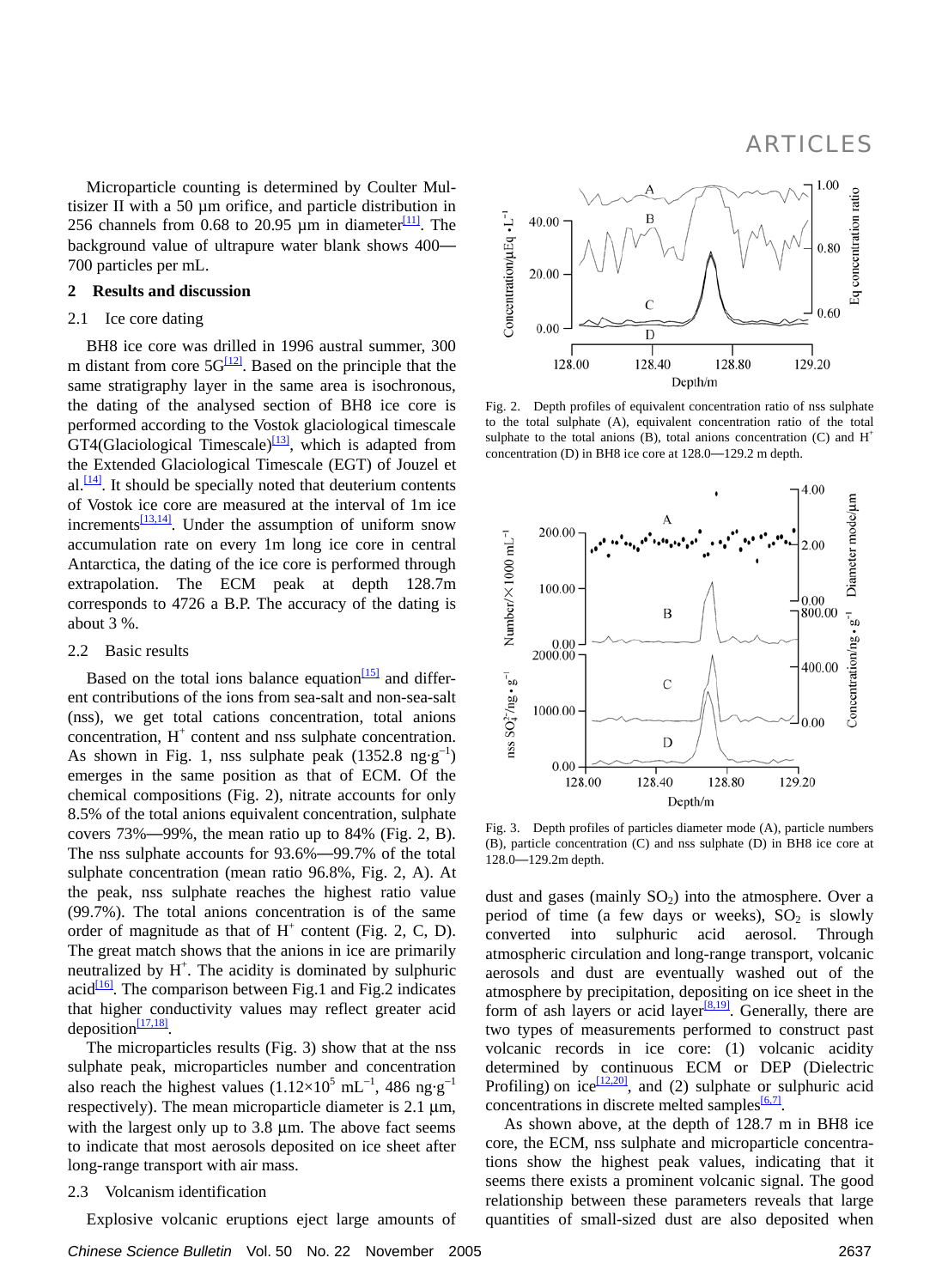# ARTICLES

high concentration of sulphuric aerosols is input to ice sheet. Different from other previously reported volcanic events such as that in Dome  $F^{[21]}$  $F^{[21]}$  $F^{[21]}$  and Collins ice cap<sup>[22]</sup>, no visible volcanic ash layers or cloud bands are found from the sections of BH8 ice core at the depth 128.0 129.0 m. The microparticles diameter mode (Fig. 3) supports the inference that the volcanic aerosols are deposited after long-range transport with air mass  $\frac{[23,24]}{]}$  $\frac{[23,24]}{]}$  $\frac{[23,24]}{]}$ . The volcanic eruption location seems to be relatively far from Vostok area.

#### 2.4 Volcanic sulphate flux

In order to estimate volcanism scale, volcanic sulphate flux is calculated. The sulphate in ice core mainly comes from marine biogenic sulphur emissions (dimethysulfide, i.e.  $DMS$ <sup>[\[25\]](#page-3-0)</sup>, sea-salt sulphate, crustal source and input of volcanic activity, etc. In central Antarctica, far from sea, the contribution of sea-salt sulphate to background sulphate is quite negligible<sup>[19]</sup>. During the period of non-volcanic activity, nss sulphate consists of marine biogenic emission sulphate and crustal sulphate, forming the background of non-volcanic sulphate. The typical background sulphate concentrations may be approximated using mean nss-sulphate concentrations for an extended period free of significant volcanic input $^{26}$ . A background sulphate concentration of 86.9 ng⋅g<sup>-1</sup> and standard deviation( $\delta$ ) of 21.9 ng·g<sup>-1</sup> are got by averaging nss-sulphate concentration, excluding the samples (from BH8-115 to BH8-125) with high nss-sulphate concentration close to the peak. The background sulphate concentration plus double standard deviation (130.6 ng⋅g<sup>-1</sup>) is used to distinguish the volcanic peak from the background. As shown in Fig. 4, the dash straight line represents average non-



Fig. 4. Depth profiles of MSA (A), nitrate (B) and nss sulphate (C) in BH8 at 128.0 129.2 m depth. The dash straight line (bottom) represents average non-volcanic sulphate  $(X)$ , and the solid line (upper), the upper limit of non-volcanic sulphate ( $\overline{X}$  +2 $\delta$ ). S and E stand for the starting and ending points of inputs of volcanic sulphate, respectively.

volcanic sulphate and the solid line represents the upper limit of non-volcanic sulphate ( $\overline{X}$  +2 $\delta$ ). S and E stand for the starting and ending points of volcanic eruption, respectively.

By multiplying the net volcanic sulphate concentration (nss-sulphate concentration minus background value) by the sample length representing time in water equivalent, using the similar calculation method $\frac{[6,26,27]}{]}$ , we get volcanic sulphate flux of 95.8 kg⋅km<sup>-2</sup>.

2.5 Volcanism scale and comparison with other volcanic events

Volcanic sulphate flux is usually used to estimate volcanism scale. Compared with the volcanic events in Plateau Remote (PR), Antarctica $\frac{[7]}{[7]}$ , the detected volcanic sulphate flux in BH8 ice core is nearly four times larger than that of Tambora  $/1815(22.39 \text{ kg} \cdot \text{km}^{-2})$ , being just less than that of Kuwae/1454 (133.37 kg⋅km<sup>-2</sup>), with its peak sulphate concentration (1352.8 ng⋅g<sup>-1</sup>) close to that of Kuwae/1454 (1380.4 ng·g<sup>−</sup><sup>1</sup> ) detected in Plateau Remote ice core. Based on the volcanic scale categories released by Cole-Dai et al.<sup>[\[7\]](#page-3-0)</sup>, the discussed volcanic signal belongs to large scale volcanic eruption (volcanic sulphate flux  $20 \text{ kg} \cdot \text{km}^{-2}$ ).

As shown in Fig. 4, the input of volcanic sulphate (from point S to E) lasts about 10.1 years, comparable with Kuwae/1454 (PR12, duration 7.2 years), Kuwae/ 1277 (PR15, duration 9.0 years) and Taupo/−719 (PR39, duration 9.8 years) in Plateau Remote ice core, east Antarctica $^{[7]}$ . The evident longer duration time maybe is explained as longer atmospheric residence time of volcanic aerosols, the mixture of surface snow layers containing volcanic ash with neighbouring snow samples, or the two samples length (especial at the boundary of the volcanic and non-volcanic input, close to the points S and E respectively) partially covering non-volcanic input portion.

## 2.6 MSA, nitrate and volcanic acidity

Surrounding the nss sulphate peak (Fig. 4), MSA and nitrate concentration show significant inverse change. Nitrate concentration drops from 18.0 ng⋅g<sup>-1</sup> (128.83 m) and 18.39 ng⋅g<sup>-1</sup> (128.53 m) to 2.0 ng⋅g<sup>-1</sup> (128.67 m). MSA concentration decreases from 1.7 ng·g<sup>-1</sup> (128.88 m) and 2.4 ng·g<sup>-1</sup> (128.44 m) to 0.2 ng·g<sup>-1</sup> (128.67 m, near detection limit). Similar nitrate concentration change caused by volcanic eruption is previously reported in South Pole snow layers $\frac{5}{3}$ , explained as probable atmospheric process change (such as weakened conversion between  $NO<sub>x</sub>$  and  $HNO<sub>3</sub>$ ) during the volcanic eruptions. Recent studies suppose that such phenomenon maybe results from re-migration after snow deposition rather than an atmospheric effect $\frac{[28]}{]}$ . The acid volatile gaseous compounds such as nitrate and MSA tend to migrate to the